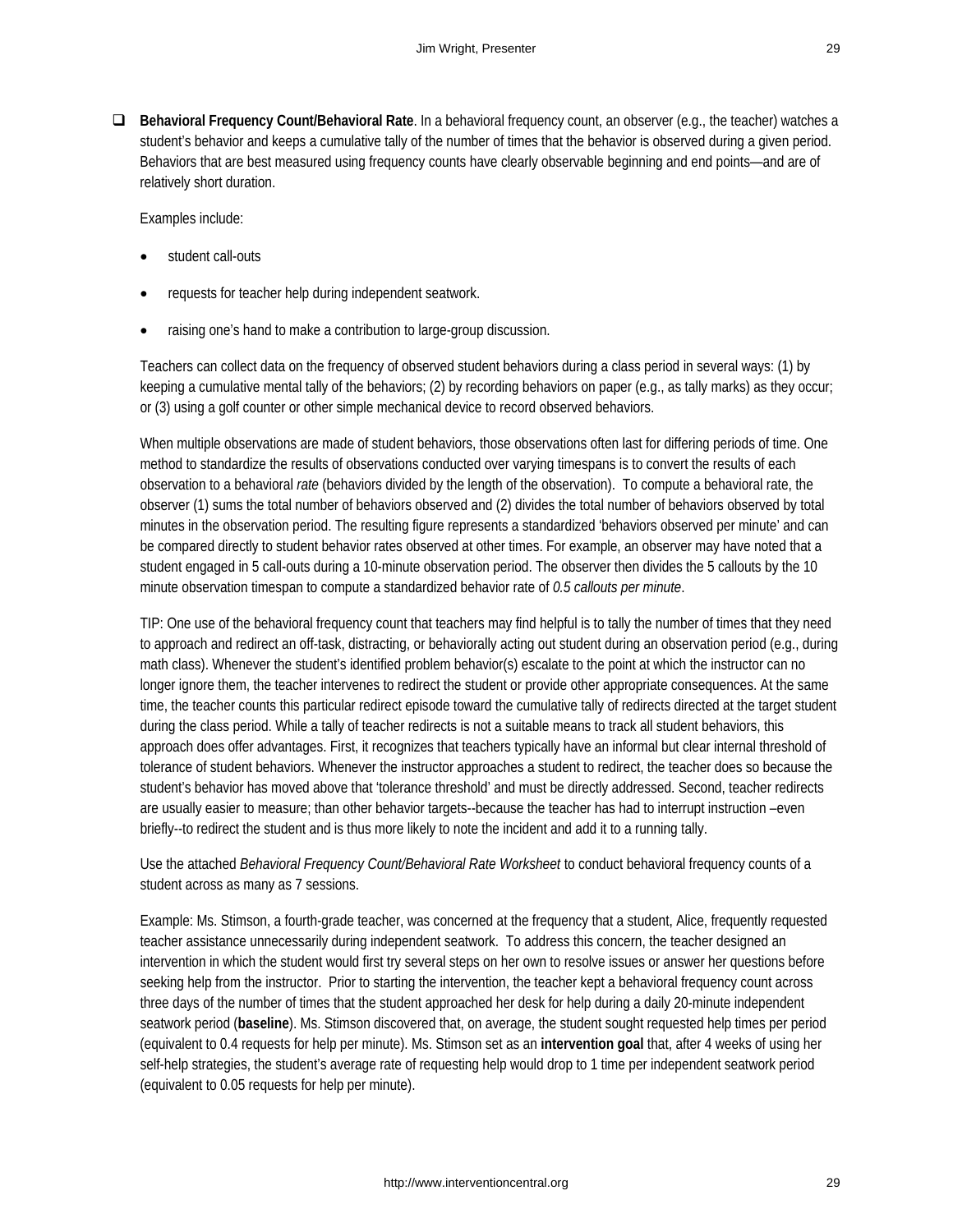## Behavioral Frequency Count/Behavioral Rate Worksheet

| Behavior Definition: Define in clear, measureable, observable terms the behavior that will be measured using the behavioral<br>frequency count (e.g., student call-outs during instructional activities):<br><b>Total Observed</b><br>Minutes of<br>Behavior Frequency Count: During the observation, place a tally mark (' ')<br><b>Observation Time</b><br><b>Behaviors</b><br>in the box below whenever the student displays the target behavior:<br><b>Divided</b><br>Equals<br>by<br>Minutes of<br><b>Total Observed</b><br>Behavior Frequency Count: During the observation, place a tally mark (' ')<br><b>Observation Time</b><br>in the box below whenever the student displays the target behavior:<br><b>Behaviors</b><br>Divided<br>Equals<br>by<br><b>Comments:</b> Comments:<br>Date: //// Start Time: ___: End Time: ___: Setting/Activity: ____________________<br><b>Total Observed</b><br>Minutes of<br>Behavior Frequency Count: During the observation, place a tally mark (' ')<br><b>Behaviors</b><br><b>Observation Time</b><br>in the box below whenever the student displays the target behavior: | Student: |                |        |                                    |
|----------------------------------------------------------------------------------------------------------------------------------------------------------------------------------------------------------------------------------------------------------------------------------------------------------------------------------------------------------------------------------------------------------------------------------------------------------------------------------------------------------------------------------------------------------------------------------------------------------------------------------------------------------------------------------------------------------------------------------------------------------------------------------------------------------------------------------------------------------------------------------------------------------------------------------------------------------------------------------------------------------------------------------------------------------------------------------------------------------------------------|----------|----------------|--------|------------------------------------|
|                                                                                                                                                                                                                                                                                                                                                                                                                                                                                                                                                                                                                                                                                                                                                                                                                                                                                                                                                                                                                                                                                                                            |          |                |        |                                    |
|                                                                                                                                                                                                                                                                                                                                                                                                                                                                                                                                                                                                                                                                                                                                                                                                                                                                                                                                                                                                                                                                                                                            |          |                |        |                                    |
|                                                                                                                                                                                                                                                                                                                                                                                                                                                                                                                                                                                                                                                                                                                                                                                                                                                                                                                                                                                                                                                                                                                            |          |                |        |                                    |
|                                                                                                                                                                                                                                                                                                                                                                                                                                                                                                                                                                                                                                                                                                                                                                                                                                                                                                                                                                                                                                                                                                                            |          |                |        | <b>Behavior Rate</b><br>Per Minute |
|                                                                                                                                                                                                                                                                                                                                                                                                                                                                                                                                                                                                                                                                                                                                                                                                                                                                                                                                                                                                                                                                                                                            |          |                |        |                                    |
|                                                                                                                                                                                                                                                                                                                                                                                                                                                                                                                                                                                                                                                                                                                                                                                                                                                                                                                                                                                                                                                                                                                            |          |                |        |                                    |
|                                                                                                                                                                                                                                                                                                                                                                                                                                                                                                                                                                                                                                                                                                                                                                                                                                                                                                                                                                                                                                                                                                                            |          |                |        |                                    |
|                                                                                                                                                                                                                                                                                                                                                                                                                                                                                                                                                                                                                                                                                                                                                                                                                                                                                                                                                                                                                                                                                                                            |          |                |        |                                    |
|                                                                                                                                                                                                                                                                                                                                                                                                                                                                                                                                                                                                                                                                                                                                                                                                                                                                                                                                                                                                                                                                                                                            |          |                |        | <b>Behavior Rate</b><br>Per Minute |
|                                                                                                                                                                                                                                                                                                                                                                                                                                                                                                                                                                                                                                                                                                                                                                                                                                                                                                                                                                                                                                                                                                                            |          |                |        |                                    |
|                                                                                                                                                                                                                                                                                                                                                                                                                                                                                                                                                                                                                                                                                                                                                                                                                                                                                                                                                                                                                                                                                                                            |          |                |        |                                    |
|                                                                                                                                                                                                                                                                                                                                                                                                                                                                                                                                                                                                                                                                                                                                                                                                                                                                                                                                                                                                                                                                                                                            |          |                |        |                                    |
|                                                                                                                                                                                                                                                                                                                                                                                                                                                                                                                                                                                                                                                                                                                                                                                                                                                                                                                                                                                                                                                                                                                            |          |                |        | <b>Behavior Rate</b><br>Per Minute |
| by                                                                                                                                                                                                                                                                                                                                                                                                                                                                                                                                                                                                                                                                                                                                                                                                                                                                                                                                                                                                                                                                                                                         |          | <b>Divided</b> | Equals |                                    |
|                                                                                                                                                                                                                                                                                                                                                                                                                                                                                                                                                                                                                                                                                                                                                                                                                                                                                                                                                                                                                                                                                                                            |          |                |        |                                    |